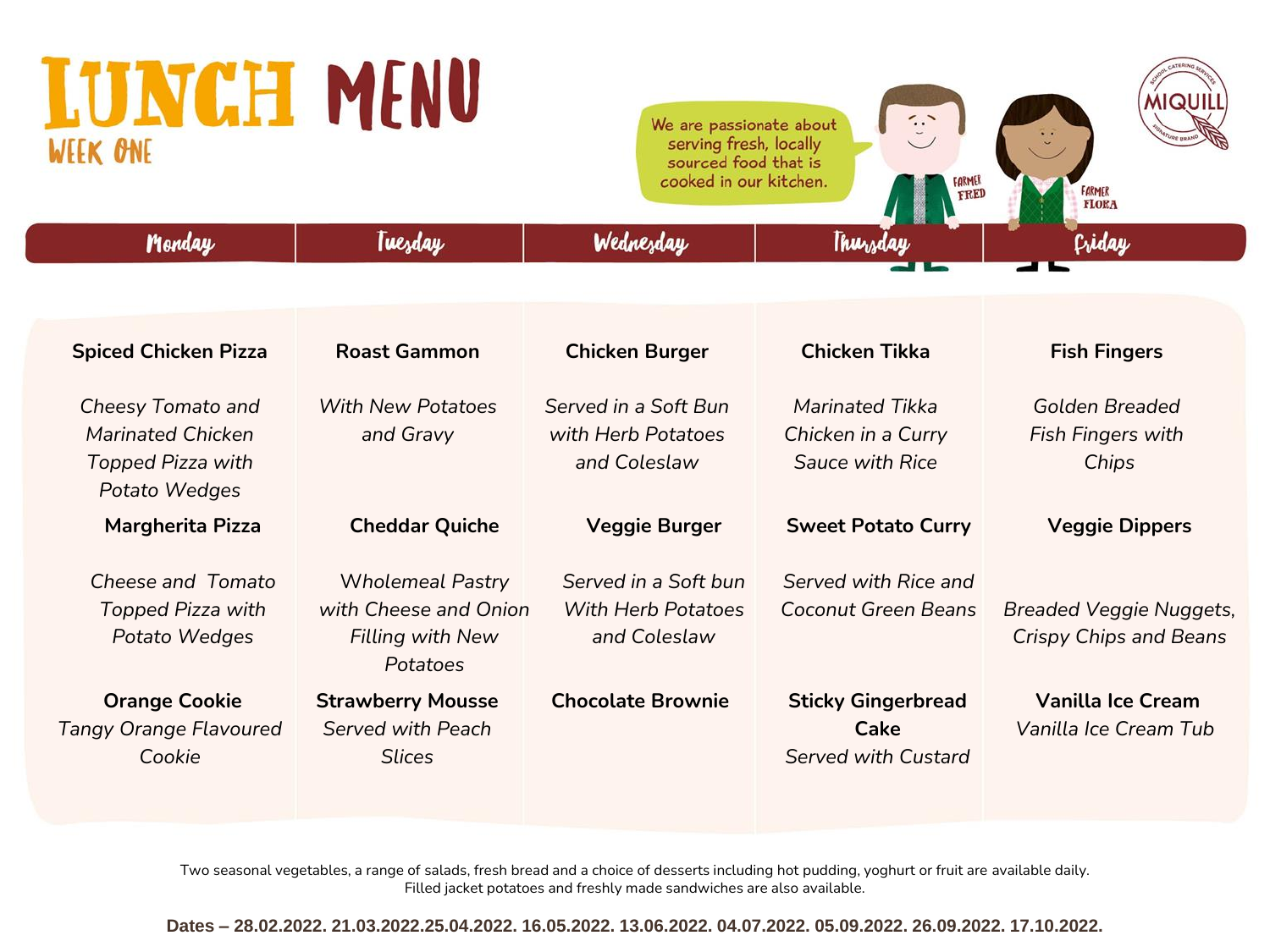## **LUNCH MENU** WEEK TWO

MIQL We are passionate about serving fresh, locally sourced food that is cooked in our kitchen. FARMER FRED **FLORA** 

Monday Criday Tuesday Wednesday Thursday **Chicken Pasta Bake Roast Chicken Pork Sausages Lamb Bolognese Breaded Fish** *With Crispy Roasties, Traditional Lamb Served with Creamed Lasagne with Rainbow Breaded White Fish With Wholemeal Pasta Stuffing and Gravy Potatoes and Slaw Fillet and Vegetables Chips* **Cheese & Onion Veggie Vegetable Bolognaise Veggie Toad in The Cheese and Potato Veggie Chilli Pasty Pie Hole**  *With Wholemeal Pasta Veggie Sausages, Served with Veggie Mince in a Carrot and Potato Cakes Yorkshire Pudding, Vegetables Lightly Spiced Tomato with a Tomato Sauce and Sauce with Pasta Crispy Roasties And Chips Gravy* **Chocolate Cookie Chocolate Cake Rice Krispie Cake Fruity Flapjack Apple Crumble** *Served with Custard Served with Custard* 

> Two seasonal vegetables, a range of salads, fresh bread and a choice of desserts including hot pudding, yoghurt or fruit are available daily. Filled jacket potatoes and freshly made sandwiches are also available.

**Dates – 07.03.2022. 28.03.2022. 02.05.2022. 23.05.2022. 20.06.2022. 11.07.2022. 12.09.2022. 03.10.2022.**